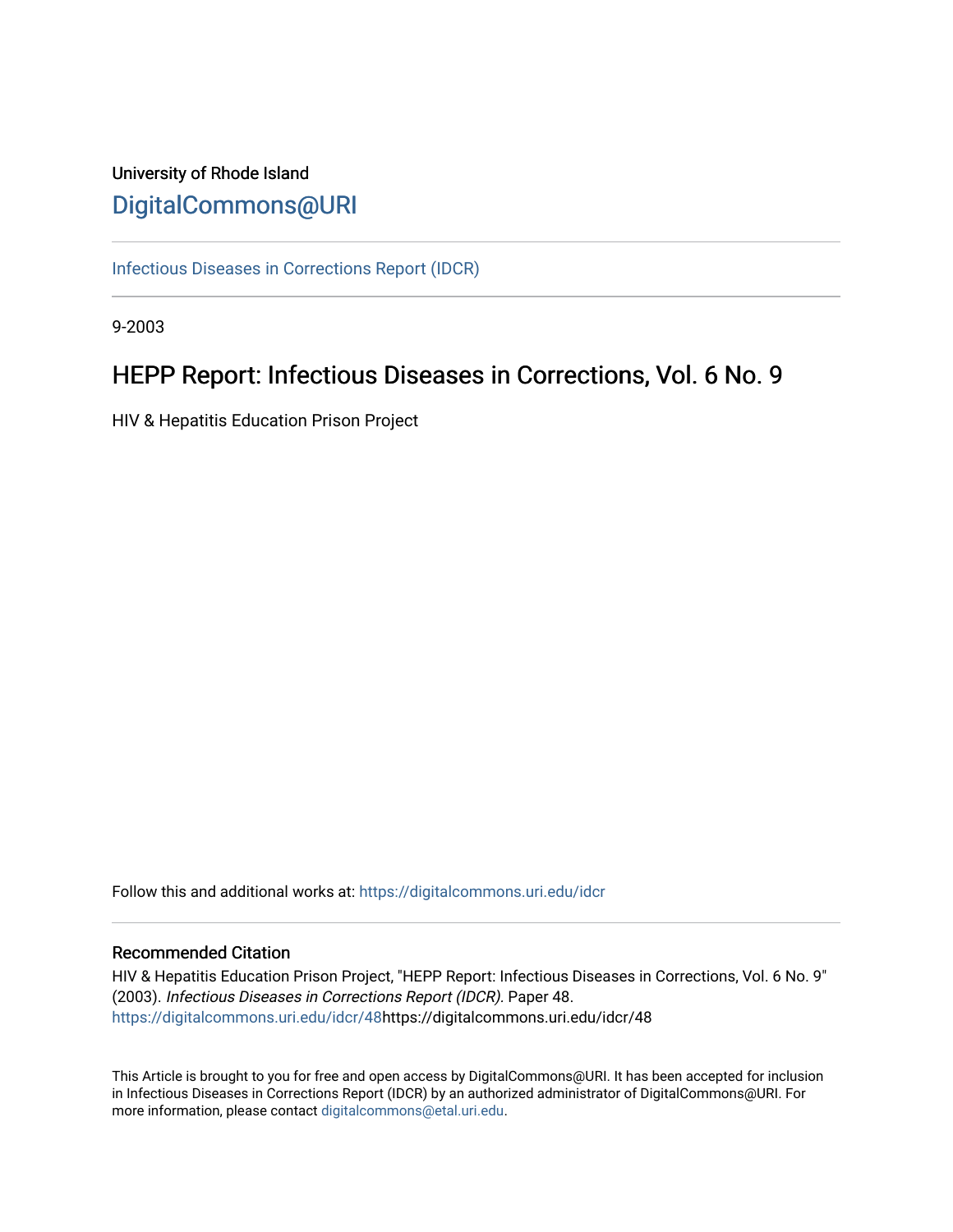

SPONSORED BY THE BROWN MEDICAL SCHOOL OFFICE OF CONTINUING MEDICAL EDUCATION.

## **ABOUT HEPP**

**Managing Sexually Transmitted Diseases in Jails**

*HEPP Report, a forum for correctional problem solving, targets correctional physicians, nurses, administrators, outreach workers, and case managers. Published monthly and distributed by email and fax, HEPP Report provides up-to-the moment information on HIV/AIDS, hepatitis, and other infectious diseases, as well as efficient ways to administer treatment in the correctional environment. Continuing Medical Education credits are provided by the Brown University Office of Continuing Medical Education. HEPP Report is distributed to all members of the Society of Correctional Physicians (SCP) within the SCP publication, CorrDocs (www.corrdocs.org).*

#### **CO-CHIEF EDITORS Joseph Bick, M.D.**

*Director, HIV Treatment Services, California Medical Facility, California Department of Corrections*

> **Anne S. De Groot, M.D.** *Director, TB/HIV Research Lab, Brown Medical School*

#### **DEPUTY EDITORS Frederick L. Altice, M.D.**

*Director, HIV in Prisons Program, Yale University AIDS Program*

**David P. Paar, M.D.** *Director, AIDS Care and Clinical Research Program, University of Texas, Medical Branch*

**Stephen Tabet, M.D., M.P.H** *University of Washington and Northwest AIDS Education and Training Center*

# **SUPPORTERS**

*HEPP Report is grateful for the support of the following companies through unrestricted educational grants: Major Support: Abbott Laboratories, Agouron Pharmaceuticals, and Roche Pharmaceuticals. Sustaining: Boehringer Ingelheim Pharmaceuticals, Gilead Sciences, Inc., GlaxoSmithKline, Merck & Co. and Schering-Plough.*

## *By Karl Brown, M.D.\*, Infectious Diseases Supervisor, Rikers Island Jail, New York City, NY*

Correctional environments are increasingly being recognized as settings in which society's infectious diseases are concentrated. <sup>1</sup> Most studies on

infectious disease in correctional facilities address prisons, but infectious diseases are even more prevalent in jails. In particular, sexually transmitted diseases (STDs) may be more common in jail settings than in prisons, as inmates who are sentenced and sent to prison will typically have been in jail long enough to have been diagnosed and treated for some STDs.

Although there have been some notable successes in identifying these diseases, rapid turnover and frequent movement of inmates makes jails difficult settings in which to quantify the prevalence of various diseases. There is also a tendency to deal only with urgent medical conditions in jails, with mental illness, drug withdrawal, and tuberculosis commanding the most attention. As a result, other chronic illnesses and STDs may not be addressed routinely in the jail setting.

This discussion will focus on the epidemiology, diagnosis and treatment of four of the most common STDs found in the jail setting: syphilis, gonorrhea, chlamydia, and genital herpes. The connection between genital-ulcerative STDs and the acquisition and transmission of HIV will also be discussed. The viral hepatitides, which may be sexually transmitted, will not be included in this discussion.

## **EPIDEMIOLOGY**

#### **Syphilis**

Health officials in the U.S. were alarmed to find that after declining for many years, syphilis rates began to increase in early 2000.<sup>2</sup> The 2001 rate was 2.2 cases per 100,000, up from the rate of 2.1 cases per 100,000 in 2000. $^3$  (See Table 1.) There is a large geographical variation in the rates of primary and secondary syphilis, with the highest rates reported in the South. The reported rates of syphilis are higher in correctional environments than in the non-incarcerated population. In 1990, an outbreak of syphilis in New York City led to intake syphilis screening and control initiatives in

*STDs are not routinely addressed in jails, but should be.*

NYC jails. In one jail, syphilis was found in 3.3% of new inmates who were screened. 4

> Much of the recent increase in syphilis rates seen in the general population has been among men who have sex with men (MSM), although higher rates are also reported for women (compared to men) and African-Americans (compared to non-African Americans).<sup>2</sup>

#### **Gonorrhea and Chlamydia**

After decreasing for several years, the rates of gonorrhea and chlamy-

dia in the U.S. have increased sharply.<sup>5</sup> In addition to a 9% increase in the number of cases from 1997-1999, recent studies have reported a change in antibiotic susceptibility for gonorrhea, with susceptibility to azithromycin and fluoroquinolones decreasing in Hawaii and California in  $2001.^{6,7}$ 

The overall reported rates of gonorrhea and chlamydia in the U.S. in 2000 were 131.6/100,000 and 257.5/100,000, respectively. There is a high prevalence of Neisseria gonorrhea and Chlamydia trachomatis in jails and juvenile detention centers, especially among women, as documented in a screening of women entering facilities in Chicago, IL, Birmingham, AL, and San Francisco, CA. The rates ranged from five to nine percent for gonorrhea, and twice that for chlamydia, with a range of 11% to 17%. One to two percent of women in this sample were found to be infected with both diseases. 8

The reported rates of gonorrhea and chlamydia in women are dependent upon how aggressively screening is performed. Many women with these infections are asymptomatic, and small amounts of vaginal discharge may go unnoticed. Left

#### *Continued on page 2*

| WHAT'S INSIDE        |  |
|----------------------|--|
|                      |  |
|                      |  |
| Self-Assessment Test |  |

Brown Medical School | Providence, RI 02912 | 401.277.3651 | fax: 401.277.3656 | www.hivcorrections.org *If you have any problems with this fax transmission please call 800.748.4336 or e-mail us at HEPP@corrections.net*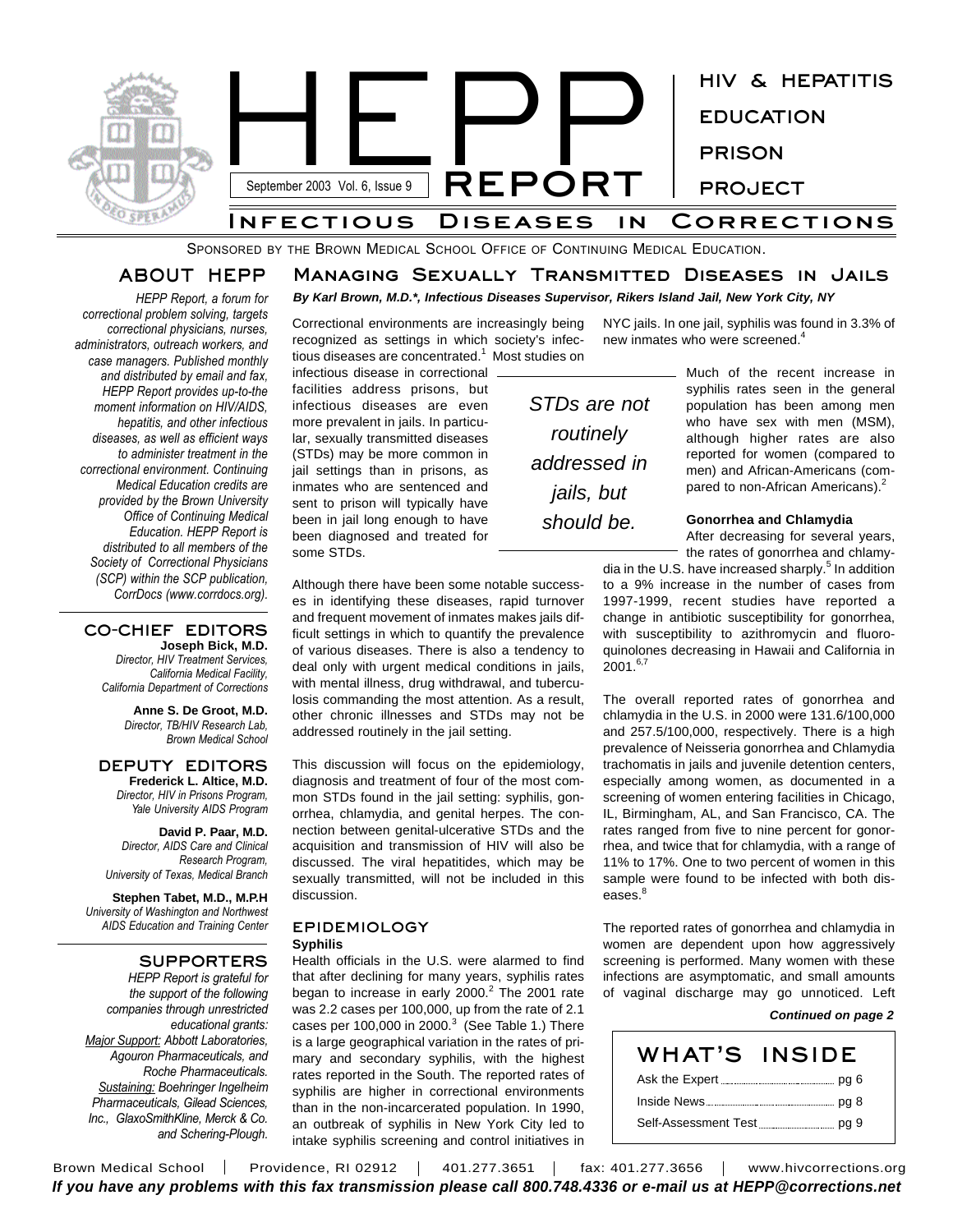#### **Managing STDs...** *(continued from page 1)*

untreated, infection can lead to pelvic inflammatory disease, salpingoophoritis, tubo-ovarian pregnancy and sterility. The greatest risk for acquiring gonorrhea and chlamydia is in younger, sexually active women, as their less mature cervices have been found to be more vulnerable to infection.

Men with gonorrhea tend to present with symptoms of pain, dysuria, tenesmus, and anal and/or penile discharge, with signs and symptoms dependent upon the site of infection. Chlamydia infection may present with scant urethral discharge or florid symptoms. The rate of asymptomatic disease is unknown for both of these infections.<sup>9</sup>

Because most facilities do not perform intake screening for gonorrhea or chlamydia on asymptomatic men, the prevalence of disease is difficult to estimate.<sup>10</sup> In the year 2000, most facilities reporting chlamydia in males were juvenile prisons. Their rates ranged from 0.8% in Oregon to 13% in Texas. Rates from the few jail facilities that reported ranged from 5.4% in Northern California to 21% in Northern Florida.<sup>11</sup>

#### **Herpes**

Genital herpes is a lifelong infection characterized by recurrent outbreaks of HSV serotypes 1 and/or 2. HSV-2, the most common cause of recurrent episodes of genital herpes simplex, is notoriously under-diagnosed. It is believed that most people with HSV do not know they have it and since it can be spread with asymptomatic shedding of virus, it is particularly easy to transmit. Estimates are that 50 million people in the U.S. have genital HSV infection.<sup>12</sup>

Besides the discomfort of repeated genital herpes outbreaks and the transmission of HSV-2 during symptomatic and asymptomatic periods, there have been concerns that recurrent HSV may play a role in HIV acquisition and transmission. In a study by Schacker et al., 12 men with HIV disease were studied. HIV-1 was isolated from 25 of 26 HSV-2 lesions during recurrence in all 12 of the men for 67% of the days when genital lesions were noted. None of the 12 were on antiviral therapy for HSV during the study. Only three of the 12 were on therapy for HIV disease.<sup>13</sup> The increased risk of HIV acquisition is estimated to be anywhere from two to four times higher when HSV infection is present.<sup>14</sup> A preliminary study from Africa suggested that suppressive therapy with acyclovir for patients with HSV-2 could be an effective method for decreasing the risk of HIV acquisition.<sup>15</sup>

## **DIFFICULTIES DIAGNOSING AND TREATING STDS IN JAILS**

When discussing diagnosis or treatment for

| <b>State</b> | Non-incarcerated<br><b>Population</b> | Incarcerated<br>Men | Incarcerated<br>Women |
|--------------|---------------------------------------|---------------------|-----------------------|
| Pennsylvania | 0.8                                   | 3.0                 | 10.0                  |
| Texas        | 2.3                                   | 5.1                 | 10.5                  |
| Tennessee    | 5.8                                   | 0.3                 | 21.2                  |
| Alabama      | 5.1                                   | 3.4                 | 9.3                   |
| Louisiana    | 3.9                                   | 3.4                 | 71                    |
| California   | 1.6                                   | 2.8                 |                       |

*Adapted from the Sexually Transmitted Disease Surveillance 2001 Supplement, Syphilis Surveillance Report (CDC)*

|  |  | <b>TABLE 2: Differences Between Jails and Prisons</b> |  |  |  |  |
|--|--|-------------------------------------------------------|--|--|--|--|
|--|--|-------------------------------------------------------|--|--|--|--|

|                      | Jails                             | <b>Prisons</b>                 |
|----------------------|-----------------------------------|--------------------------------|
| Length of stay       | Brief; 24 hours to $\lt$ one year | Usually $>$ one year           |
| Turnover             | Rapid                             | Less rapid                     |
| Population size      | Usually small                     | Usually large                  |
| Communication with   | Moderate to extensive             | Low to moderate                |
| local DOH*           |                                   |                                |
| Screening priorities | Trauma, drug withdrawal,          | Chronic illnesses (e.g. hyper- |
|                      | suicide risk, STDs, TB            | tension, diabetes, lung dis-   |
|                      |                                   | ease), TB                      |
| Age                  | Younger                           | Older                          |
| Staffing             | Less stable                       | More stable                    |

*Excerpted from Intake and Evaluation in Prisons and Jails, Clinical Practice in Correctional Medicine, Michael Puisis, D.O. Mosby Incorporated 1998*

*\*Ninth National Survey of HIV/AIDS, Sexually Transmitted Diseases, and Tuberculosis in Correctional Facilities*

any illness within corrections, it is important to be aware of the differences between jails and prisons.

Recognition of these differences does not suggest that diagnosis and management of STDs in either of these two environments is simple, but highlights the challenges. In prisons, one of the priorities is preventing the introduction of STDs into the inmate population; there may be less concern and urgency regarding transmission to the outside community. In jails, the priorities include diagnosis and treatment within the jail, with great concern for decreasing transmission to the community and prison facilities.

Many have looked at the jail environment as key to controlling STDs, noting high rates of untreated sexually transmitted diseases within minority communities with high incarceration rates.<sup>16</sup> A similar argument has been made for collaboration between jails, prisons, and departments of health to diagnosis, track, and report STD trends in corrections.<sup>17</sup> Due to the high rates of STDs within jails, and the subsequent impact on outside communities, several strategies have evolved to address the issues paramount in jail environments.

In 1997, an assessment of the STD services within city and county jails indicated that most facilities treated for STDs based on symptoms or by arrestee request and did not routinely screen asymptomatic inmates. Less than half of the jails assessed had a policy of offering routine screening, and even in those facilities with routine screening, fewer than half of the inmates were tested for syphilis, gonorrhea, or chlamydia. In those facilities using symptomatic screening for STDs, less than eight percent of women and less than three percent of men were tested. This study also documented a common feature of jails: approximately half of arrestees were released within 48 hours and most facilities received the inmates' test results more than 48 hours after admission.<sup>18</sup>

#### **DIAGNOSIS OF STDS**

The diagnosis of STDs requires a high index of suspicion, a thorough non-judgmental sexual history, and a careful genital exam. All inmates should be screened for STDs and the type of screening in a facility should be based on prevalence as measured by the population served.

Due to the absence of signs and symptoms in many of those who are infected, it may be difficult to diagnose syphilis unless the medical provider happens upon a chancre of primary syphilis or is convinced a disseminated skin rash is secondary syphilis. Otherwise, syphilis is most often diagnosed by serologic testing using the non-treponemal Rapid Plasma Reagin (RPR) test or the Venereal Disease Research Laboratory (VDRL) test. Confirmatory specific treponemal tests include the fluorescent treponemal antibody absorbed (FTA-ABS) or MHA-TP. Most laboratories will automatically confirm the positive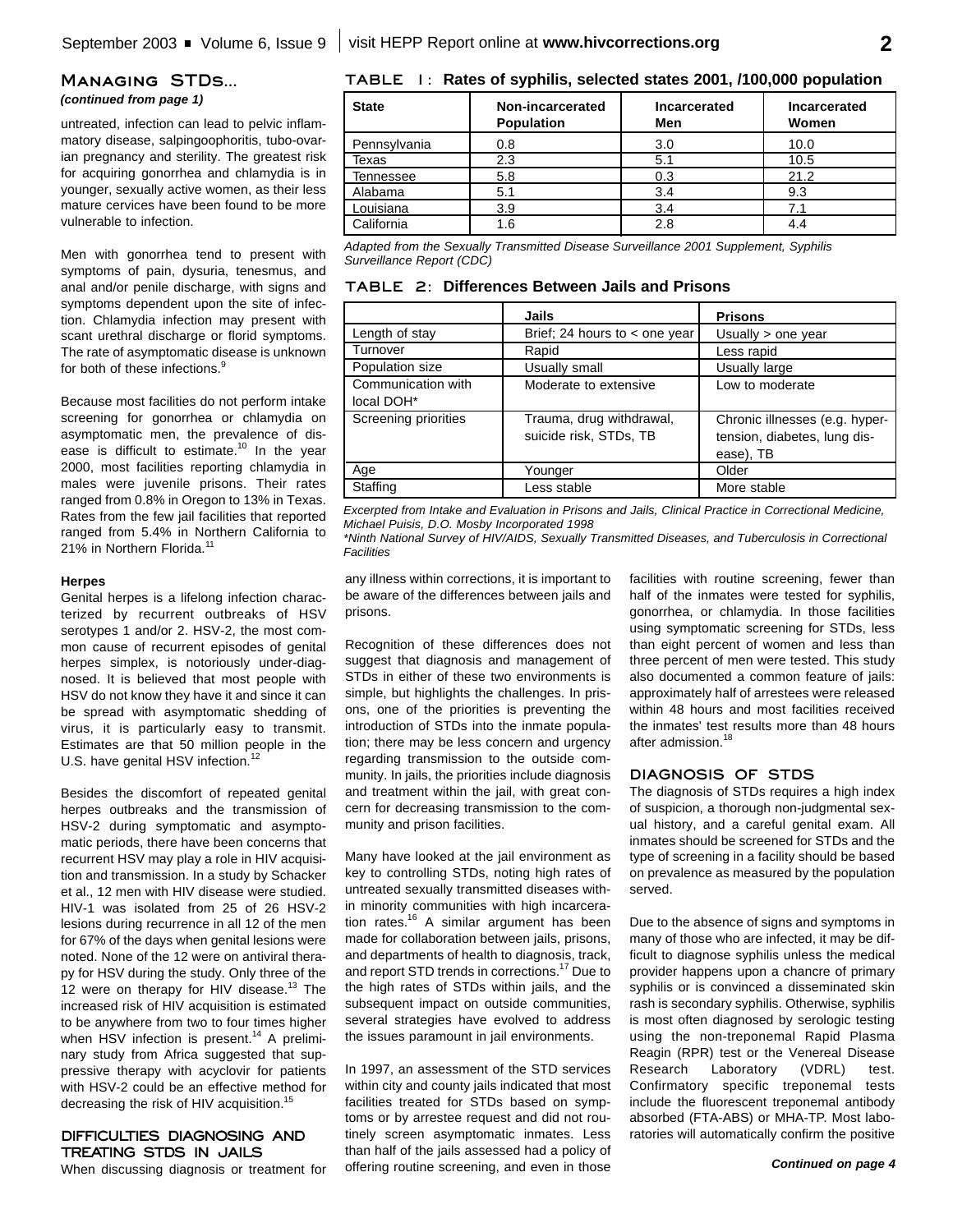# **Letter from the Editor**

*Dear Correctional Colleagues:*

*This month's issue focuses on sexually transmitted diseases (STDs) in jails. STD control is an issue in its own right as well as a measure to prevent the spread of HIV.*

*Correctional health care professionals can provide an effective service for society in helping control STDs. People who have been convicted of a crime have higher rates of medical conditions that similarly involve risk taking, including STDs. A few years ago it was reported that 24% of Chicago's new syphilis cases were diagnosed at the Cook County Jail. Similarly, 13% of Florida's syphilis cases were identified by correctional facilities. Working together with public health departments, we can design programs that can be among the most effective ways to diagnose STDs in our communities. As those cases are reported and as partners/contacts are contacted by public health departments and treated, control of STDs can be greatly advanced.*

*We should be screening all our incoming inmates to diagnose and treat patients with STDs. Screening should be tailored to the population being served. Not all systems need to do lab tests for all diseases, but we don't know that until we look. Although our systems try to minimize sexual activity within our facilities, it does occur. Assuring the absence of STDs at least prevents disease transmission. Since it has been shown that the presence of STDs facilitates HIV transmission, control of STDs is also an HIV preventive measure.*

*STD control in corrections must involve close collaboration with public health departments. This is an area that state and local health departments have specialized in for decades. They have staff trained to interview patients with STDs and to locate their sexual partners. Their staff, clearly identified as health department officials, can sometimes get histories that correctional staff cannot (since inmates may not believe that the information they tell us won't be used against them). This collaboration is a win-win for society. If you don't already know your health department colleagues, get to know them now!*

*After reading this issue, you will have a better understanding of the epidemiology, diagnosis, and treatment of four STDs commonly found in jail settings: syphilis, gonorrhea, chlamydia and herpes.*

*Dr. Lester Wright New York State Department of Corrections*

# **Subscribe to HEPP Report**

Fax to **617-770-3339** for any of the following: *(please print clearly or type)*

|                   | subscription of HEPP Report fax/email newsletter. | Yes, I would like to add/update/correct (circle one) my contact information for my complimentary                                                                |         |
|-------------------|---------------------------------------------------|-----------------------------------------------------------------------------------------------------------------------------------------------------------------|---------|
|                   | HEPP Report fax/email newsletter.                 | Yes, I would like to sign up the following colleague to receive a complimentary subscription of                                                                 |         |
|                   | email (rather than have a fax).                   | Yes, I would like my HEPP Report to be delivered in the future as an attached PDF file in an                                                                    |         |
|                   |                                                   |                                                                                                                                                                 |         |
| <b>CHECK ONE:</b> |                                                   | O Physician O Physician Assistant O Nurse/Nurse Practitioner O Nurse Administrator<br>O Pharmacist O Medical Director/Administrator O HIV Case Worker/Counselor | O Other |
|                   |                                                   | ADDRESS:______________________________CITY: ______________________STATE: _____ ZIP: _________                                                                   |         |
|                   |                                                   |                                                                                                                                                                 |         |
|                   |                                                   |                                                                                                                                                                 |         |

#### **Faculty Disclosure**

In accordance with the Accreditation Council for Continuing Medical Education Standards for Commercial Support, the faculty for this activity have been asked to complete Conflict of Interest Disclosure forms. Disclosures are listed at the end of articles. All of the individual medications discussed in this newsletter are approved for treatment of HIV and hepatitis unless otherwise indicated. For the treatment of HIV and hepatitis infection, many physicians opt to use combination antiretroviral therapy which is not addressed by the FDA.

> **Senior Advisors** Karl Brown, M.D. *Rikers Island Jail*

John H. Clark, M.D., M.P.H., F.S.C.P. *Los Angeles County Sheriff's Department*

> Theodore M. Hammett, Ph.D. *Abt Associates*

Ned E. Heltzer, R.Ph., M.S. *Heltzer Associates*

Ralf Jürgens *Canadian HIV/AIDS Legal Network*

Joseph Paris, Ph.D., M.D. *CCHP Georgia Dept. of Corrections*

Renee Ridzon, M.D. *Bill & Melinda Gates Foundation*

Mary Sylla, J.D. *CorrectHELP: Corrections HIV Education and Law Project*

David Thomas, M.D., J.D. *Division of Correctional Medicine, NovaSoutheastern University College of Osteopathic Medicine*

Louis C. Tripoli, M.D., F.A.C.F.E. *Correctional Medical Institute, Correctional Medical Services*

Lester Wright, M.D. *New York State Department of Corrections*

**Associate Editors** Scott Allen, M.D. *Rhode Island Department of Corrections*

Peter J. Piliero, M.D. *Associate Professor of Medicine, Consultant, New York State Department of Corrections, Albany Medical College*

Dean Rieger, M.D. *Indiana Department of Corrections*

Josiah Rich, M.D. *Brown University School of Medicine, The Miriam Hospital*

> Steven F. Scheibel, M.D. *Regional Medical Director Prison Health Services, Inc.*

> David A. Wohl, M.D. *University of North Carolina*

> Michelle Gaseau *The Corrections Connection*

> **Layout** Kimberly Backlund-Lewis *The Corrections Connection*

**Distribution** *Screened Images Multimedia*

**Managing Editors** Elizabeth Herbert

*HIV/Hepatitis Education Prison Project*

Julia Noguchi *HIV/Hepatitis Education Prison Project*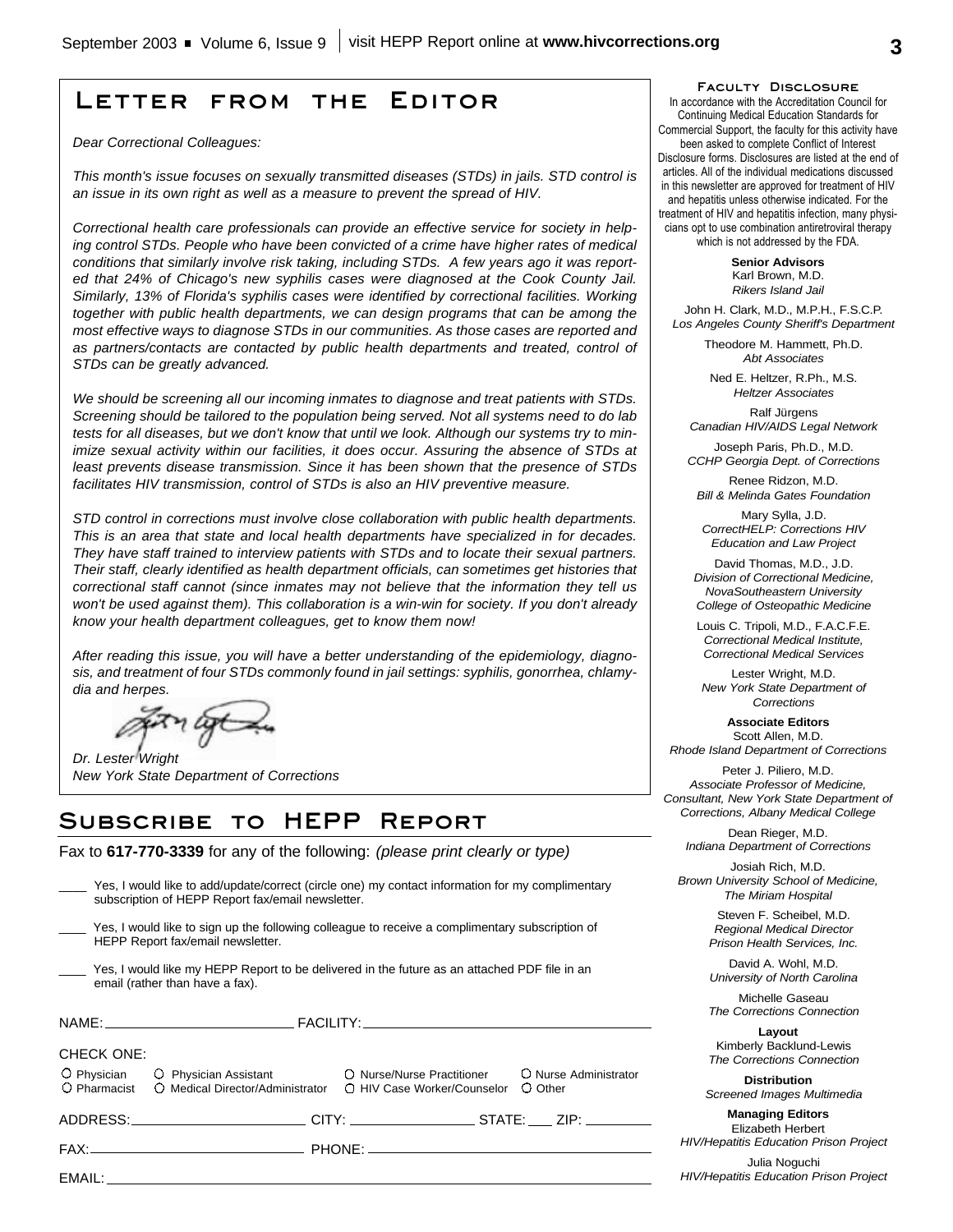# **Managing STDs...**

*(continued from page 2)*

non-treponemal test results with specific treponemal results. The use of one serologic test without confirmation is insufficient for diagnosis because false-positive non-treponemal results may be secondary to other medical conditions.

The rapid RPR test is used to qualitatively diagnosis syphilis. In high-prevalence settings, in cases where other signs/symptoms of syphilis exist, and when history of treatment is non-existent or unreliable, positive results can be used to justify empiric treatment while awaiting quantitative results and confirmatory treponemal tests. This is especially useful in the jail setting where patients may not be available in 48 hours when most test results return.

The results of non-treponemal tests correlate with disease activity and will usually revert to negative following successful treatment, though they may remain positive at low titer in some individuals. This condition is referred to as "serofast."

Treponemal antibody tests usually remain positive for years, and sometimes for the lifetime of the patient, regardless of treatment or disease activity. Fifteen to 25 percent of people may revert to negative two to three years after successful treatment.

Previously, gonorrhea and chlamydia required invasive examinations for samples and either microscopic examination of fluid to detect intracellular gram-negative diplococci for GC, or culture to detect both. Currently, nucleic amplification tests can be used on fluid samples, including urine, and sensitively diagnose both these infections.

Primary genital herpes simplex infections often present with significant signs and symptoms of pain at the vesicle, pustule, or ulcer sites, slight fever, and inguinal lymphadenopathy dependent upon the extent of lesions. Recurrences are often less symptomatic, may present with a prodrome of itching or burning or may go completely unnoticed. History and visual signs usually make a clinical diagnosis fairly straightforward, but viral culture can help identify which form of HSV the patient has, and this has prognostic significance. Generally HSV-1 recurs with less frequency than HSV-2.

#### **TREATMENT**

The success of treatment for STDs depends upon an accurate diagnosis, the correct antibiotic or antiviral therapy, and the proper duration of treatment. Multiple guidelines documenting treatment choices are available; the most user-friendly version is the Sexually

|  |  | TABLE 3: Ways to Increase Diagnosis and Treatment of STDs in Jail Inmates |  |  |  |  |
|--|--|---------------------------------------------------------------------------|--|--|--|--|
|--|--|---------------------------------------------------------------------------|--|--|--|--|

| Method                                                                                                                                                 | Advantage                                                                                                                                                                                                                                                                                                                                                                                                                                        | <b>Disadvantage</b>                                                                                                                                                                                                                                                             |
|--------------------------------------------------------------------------------------------------------------------------------------------------------|--------------------------------------------------------------------------------------------------------------------------------------------------------------------------------------------------------------------------------------------------------------------------------------------------------------------------------------------------------------------------------------------------------------------------------------------------|---------------------------------------------------------------------------------------------------------------------------------------------------------------------------------------------------------------------------------------------------------------------------------|
| Routinely test for com-<br>mon STDs prevalent<br>within community at<br>large. Use of rapid<br>RPR, and urine ligase<br>tests for GC and<br>chlamydia. | 1. Will likely increase numbers of<br>arrestees diagnosed with STDs.<br>2. Urine ligase tests for GC and<br>chlamydia increase acceptance<br>and accuracy of testing.<br>3. Earlier diagnosis and/or suspi-<br>cion may lead to increased treat-<br>ment success, decreased trans-<br>mission within corrections and<br>positively impact at-large com-<br>munity.<br>4. Increased surveillance<br>capability for local Department<br>of Health. | 1. Increased laboratory and<br>pharmaceutical cost for diag-<br>nosis and treatment.<br>2. Increased diagnosis may<br>not lead to increased treat-<br>ment due to rapid turnover in<br>jails.<br>3. May depend upon aware-<br>ness of STD prevalence in<br>outside communities. |
| Surrogate markers for<br>evidence of STDs, e.g.<br>urine dipstick looking<br>for leukocyte esterase.                                                   | 1. Relatively inexpensive with<br>immediate results.<br>2. Useful in high prevalence<br>areas with rapid turnovers of<br>arrestees who may not be avail-<br>able for follow-up evaluation.<br>3. Often already used to diag-<br>nose sequelae of other chronic<br>conditions.                                                                                                                                                                    | 1. Due to poor sample quali-<br>ty, may lead to over-treat-<br>ment. Subject to interpreta-<br>tion.<br>2. Does not offer accurate<br>diagnosis for treatment or<br>surveillance purposes.                                                                                      |
| Close collaboration<br>with local departments<br>of health.                                                                                            | 1. Useful for continuity of care<br>into and out of corrections, con-<br>tact tracing, and partner notifica-<br>tion.<br>2. Cost savings when previous<br>treatment completion confirmed.<br>3. Field-delivered therapy will<br>increase completion of treatment<br>and decrease community spread<br>of disease.<br>4. Useful for training in recogni-<br>tion of and treatment for STDs.                                                        | 1. There may be a significant<br>delay in data entry, which<br>may alter certainty of treat-<br>ment completion. This may<br>lead to either over-treatment<br>or under-treatment.<br>2. Use of aliases may make<br>documentation difficult.                                     |

Transmitted Diseases Treatment Guidelines published by the CDC, which are regularly updated.

Education on the prevention of acquisition and spread of STDs should be included with any treatment recommendations. The CDC's Prevention Advisory Committee has recommended integration of STD and HIV programs, but current increases in STDs among HIV-positive men who have sex with men (MSM) highlights the overall failure of this integration to date. 19

#### **CONCLUSION**

Although this article addressed only four of the many STDs, these four are significantly prevalent within jails. There has been a resurgence in sexually transmitted diseases in recent years and the correctional environment is not exempt from this increase in case rates. If anything, the jail environment is a startling example of this resurgence. Diagnosis and treatment within corrections, especially jails, can have an impact on the prevalence of disease within jails and the communities they serve.

Obviously, most arrestees do not enter the correctional environment for the sole purpose of receiving health care. However, it is incumbent upon medical providers to do what they can to approach patients and determine and address their health needs, even with limited resources and time. This is true even for patients who are not aware of these health needs. This approach is important regarding STDs, as patients may have minimal or no symptoms, leading to transmission of these infections inside and outside the jail setting.

*\*DISCLOSURES: Consultant: Bristol-Myers Squibb, Gilead, Abbott Laboratories. REFERENCES:*

*1. National Commission on Correctional Health Care. The Health Status of Soon-to-be-Released Inmates: A Report to Congress. Chicago, Ill: National Commission on Correctional Health Care, 2002.*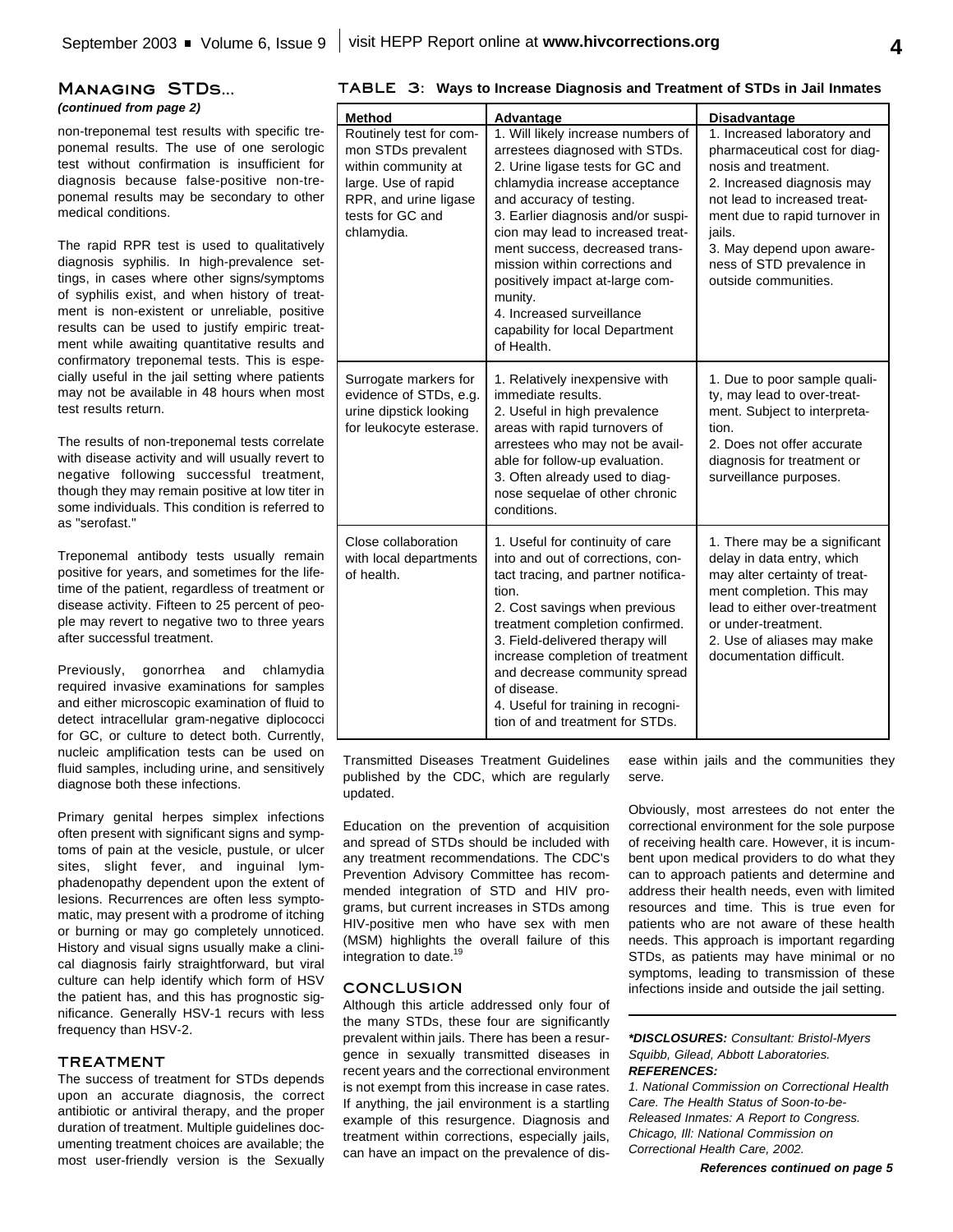# *(continued from page 4)*

*2. Stephenson J. Syphilis Outbreak Sparks Concerns. JAMA 2003;289:974.*

*3. Centers for Disease Control and Prevention. Sexually Transmitted Disease Surveillance 2001 Supplement: Syphilis Surveillance Report. February 2003.*

*4. Heimberger TS, et al. High prevalence of syphilis detected through a jail screening program. A potential public health measure to address the syphilis epidemic. Arch Intern Med. 1993;153:1799-1804.*

*5. Vastag B. CDC Says Rates Are Up for Gonorrhea, Down for Syphilis. JAMA 2001;285:155.* 

*6. Centers for Disease Control and Prevention. Fluoroquinolone-Resistance in Neisseria gonorrhoeae, Hawaii, 1999, and Decreased Susceptibility to Azithromycin in N. gonorrhoeae, Missouri, 1999. MMWR 2000;49(37). 7. Centers for Disease Control and Prevention. Increases in Fluoroquinolone-Resistant Neisseria gonorrhoeae - Hawaii and California, 2001. MMWR 2002;51(46):1041-1044.*

*8. Centers for Disease Control and Prevention. High Prevalence of Chlamydial and Gonococcal Infection in Women Entering Jails and Juvenile Detention Centers - Chicago, Birmingham, and San Francisco, 1998. MMWR 1999;48(36):793. 9. Korenromp EL, Sudaryo MD, de Vlas SJ et al. What proportion of episodes of gonorrhoea and chlamydia becomes symptomatic? International Journal of STD & AIDS. 2002; 13;(2):91-101.*

*10. Hammett TJ, Harmon P, Maruschak P. Issues and Practices HIV/AIDS, STDs, and TB in Correctional Facilities 1996-1997. Update NCJ 176344, July 1999.*

*11. Centers for Disease Control and Prevention, Division of STD Prevention. STDs in Persons Entering Corrections Facilities, 2000. 12. Centers for Disease Control and Prevention. Sexually Transmitted Diseases*

*Treatment Guidelines 2002. MMWR 2002;51(No. RR-6).*

*13. Schacker T et al. Frequent Recovery of HIV-1 From Genital Herpes Simplex Virus Lesion in HIV-1 Infected Men. JAMA. 1998;280:61-66.*

*14. Wald A, Link K. Risk of Human Immunodeficiency Virus Infection in Herpes Simplex Virus Type 2-Seropositive Persons: A Meta-analysis. The Journal of Infectious Diseases 2002;185:45-52.*

*15. STD Advisor International, May 2000, p. 52- 54.*

*16. Turner CF, et al. Untreated Gonococcal and Chlamydial Infection in a Probability Sample of Adults. JAMA 2002; 287:726-733.*

*17. Skolnick AA. Look behind Bars for Key to Control of STDs. JAMA 1998;279:97-98. 18. Centers for Disease Control and Prevention. Assessment of Sexually Transmitted Diseases Services in City and*

*County Jails - United States, 1997. MMWR 1998;47(21):429-431.*

*19. MSM Epidemics Reveal Need for HIV/STD Integration, STD Advisor Vol. 5 No.1.*

## **MANAGING STDS...** TABLE 4: Treatment Recommendations

| Di <u>sease</u>                                                 | <b>Recommendation</b>                                          | Alternative regimen                                          |
|-----------------------------------------------------------------|----------------------------------------------------------------|--------------------------------------------------------------|
| Primary and                                                     | Benzathine penicillin 2.4                                      | 1. Doxycycline 100 mg po bid for 14                          |
| secondary syphilis                                              | million units IM in a single                                   | days, or                                                     |
| Early latent syphilis                                           | injection                                                      | 2. Tetracycline 500 mg po qid for 14                         |
| ( <one duration)<="" td="" year=""><td></td><td>days</td></one> |                                                                | days                                                         |
| Latent syphilis                                                 | Benzathine penicillin 2.4                                      | 1. Doxycycline 100 mg po bid for 28                          |
| (>one year duration                                             | million units IM for three doses                               | days, or                                                     |
| or unknown)                                                     | at one-week intervals                                          | 2. Tetracycline 500 mg po qid for 28                         |
| Neurosyphilis                                                   | Aqueous crystalline penicillin                                 | days<br>Procaine penicillin 2.4 million units                |
|                                                                 | G 18-24 million units per day,                                 | IM once daily plus Probenicid 500                            |
|                                                                 | administered as 3-4 million                                    | mg orally four times a day, both for                         |
|                                                                 | units IV every four hours or                                   | $10-14$ days                                                 |
|                                                                 | continuous infusion, for 10-14                                 |                                                              |
|                                                                 | days                                                           |                                                              |
| Syphilis in                                                     | Penicillin regimen appropriate                                 | Penicillin allergic pregnant patients                        |
| Pregnancy                                                       | for stage of syphilis                                          | should be desensitized to penicillin                         |
| Neisseria gonorrhea                                             | 1. Ceftriaxone 125 mg IM in a                                  | Plus treat for chlamydial infection                          |
|                                                                 | single dose, or                                                | if it has not been ruled out                                 |
|                                                                 | 2. Ciprofloxacin 500 mg orally<br>in a single dose, or         |                                                              |
|                                                                 | 3. Ofloxacin 400 mg orally in a                                |                                                              |
|                                                                 | single dose, or                                                |                                                              |
|                                                                 | 4. Levofloxacin 250 mg orally                                  |                                                              |
|                                                                 | in a single dose(quinolones not                                |                                                              |
|                                                                 | recommended in infection                                       |                                                              |
|                                                                 | acquired in CA or HI)                                          |                                                              |
| Chlamydia                                                       | 1. Azithromycin 1g orally in a                                 | 1. Erythomycin base 500 mg orally                            |
| trachomatis                                                     | single dose, or                                                | four times daily for seven days, or                          |
|                                                                 | 2. Doxycycline 100 mg orally                                   | 2. Erythromycin ethylsuccinate 800                           |
|                                                                 | twice daily for seven days                                     | mg orally four times daily for seven                         |
|                                                                 |                                                                | days, or                                                     |
|                                                                 |                                                                | 3. Ofloxocin 300 mg orally twice<br>daily for seven days, or |
|                                                                 |                                                                | 4. Levofloxacin 500 mg orally daily                          |
|                                                                 |                                                                | for seven days                                               |
| Chlamydia in preg-                                              | 1. Erythromycin base 500 mg                                    | 1. Erythomycin base 500 mg orally                            |
| nancy                                                           | orally four times daily for                                    | four times daily for 14 days, or                             |
|                                                                 | seven days, or                                                 | 2. Erythromycin ethylsuccinate 800                           |
|                                                                 | 2. Amoxicillin 500 mg orally                                   | mg orally four times daily for seven                         |
|                                                                 | three times daily for seven                                    | days, or                                                     |
|                                                                 | days                                                           | 3. Erythromycin ethysuccinate 400                            |
|                                                                 |                                                                | mg orally four time daily for 14 days,                       |
|                                                                 |                                                                | or<br>4. Azithromycin 1g orally in a single                  |
|                                                                 |                                                                | dose                                                         |
| Herpes simplex, first                                           | 1. Acyclovir 400 mg three                                      |                                                              |
| clinical episode                                                | times daily for seven to 10                                    |                                                              |
|                                                                 | days, or                                                       |                                                              |
|                                                                 | 2. Acyclovir 200 mg orally five                                |                                                              |
|                                                                 | times daily for seven to 10                                    |                                                              |
|                                                                 | days, or                                                       |                                                              |
|                                                                 | 3. Famciclovir 250 mg orally<br>three times daily for seven to |                                                              |
|                                                                 | 10 days, or                                                    |                                                              |
|                                                                 | 4. Valacyclovir 1 g orally twice                               |                                                              |
|                                                                 | daily for seven to 10 days                                     |                                                              |
| Genital herpes,                                                 | Episodic therapy:                                              | Suppressive therapy:                                         |
| recurrence                                                      | 1. Above regimens for five                                     | 1. Acyclovir 400 mg orally twice                             |
|                                                                 | days, or                                                       | daily, or                                                    |
|                                                                 | 2. Valacyclovir 500 mg for                                     | 2. Famciclovir 250 mg orally twice                           |
|                                                                 | three to five days                                             | daily, or                                                    |
|                                                                 |                                                                | 3. Valacyclovir 500 mg orally once                           |
|                                                                 |                                                                | daily, or                                                    |
|                                                                 |                                                                | 4. Valacyclovir 1 g orally once daily                        |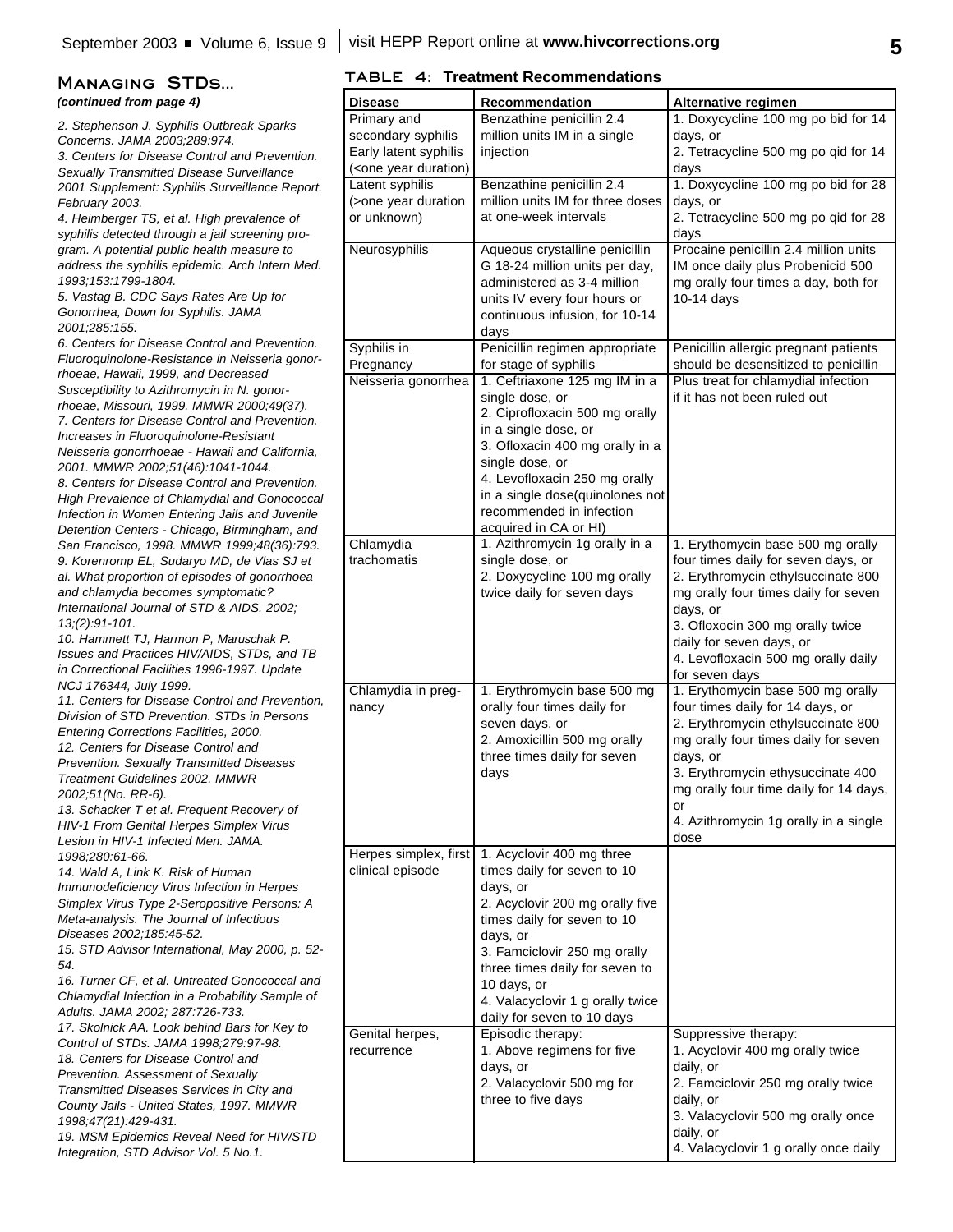# **Ask the Expert**

## **Case Study: Newly-admitted Patient with a Penile Lesion**

*Case presentation by Stephen Tabet\*, M.D., M.P.H., Assistant Professor of Medicine, University of Washington, and Director, Northwest Correctional Medicine Education Program. Case discussion by Kinji Hawthorne\*, M.D., Senior Infectious Diseases Fellow, University of Washington School of Medicine. A collaboration with the Northwest AIDS Education and Training Center, with Stephen Tabet, M.D., and Kate Willner, trainer.*

**Case:** A 27-year-old male presents to the prison infirmary with penile pain. He reports having had the pain for the past three days, ever since accidentally catching part of the skin of his penis in his pants zipper. The patient reports previous good health. He is mildly developmentally delayed and has bipolar affective disorder for which he takes Depakote. The patient arrived at this facility one week ago and is newly incarcerated. He denies any sexual activity since he arrived. He reports being in a monogamous relationship with a woman for the past year. He denies ever having sex with men. The patient is examined by the infirmary nurse and found to have a 1.0 cm x 0.5 cm single oval lesion on the shaft of the penis and pronounced bilateral inguinal adenopathy. The on-call doctor is consulted; he prescribes a topical antibiotic ointment. Three weeks later, the patient is seen in follow-up. While the penile lesion has resolved, he now has a macular/pustular rash on his chest. A rapid plasma reagin (RPR) test is ordered. It is reactive at 1:128. The diagnosis of syphilis is confirmed by microhemagglutination assay for *Treponema pallidum* (MHA-TP).

**What is the patient's diagnosis at initial presentation?** The patient more than likely has genital ulcer disease (GUD) due to genital herpes, primary syphilis, or chancroid.

**What is the patient's diagnosis on second presentation?** His diagnosis is secondary syphilis.

**Discussion:** GUD is often difficult to diagnose due to the variability in clinical presentation. A correct and rapid diagnosis is important, however, as an inaccurate or delayed diagnosis leads to a delay in treatment and therefore increases the likelihood that the inmate may infect others through sexual encounters. Incarcerated persons entering correctional facilities are at high risk for having sexually transmitted diseases (STDs) because of the high prevalence of risky sexual behaviors and limited access to health care for routine STD screening.<sup>1</sup> In one study of adults screened for STDs on entering one of 23 jails, the prevalence of syphilis reactivity was found to be as high as 7.8% for men and 23.8% for women. $2$ 

## **Evaluation of Genital Ulcer Disease**

The work-up for GUD begins by considering its infectious and noninfectious causes. Infectious causes of GUD include genital herpes, primary syphilis, chancroid, granuloma inguinale, and lymphogranuloma venereum. Genital herpes, caused by herpes simplex virus (HSV) 1 and 2, is the most prevalent cause of GUD in North America, followed by primary syphilis (*Treponema pallidum*), and chancroid (*Haemophilus ducreyi*). <sup>3</sup> Granuloma inguinale (donovanosis), caused by the bacterium *Calymmatobacterium granulomatis*, and lymphogranuloma venereum (LGV), caused by *Chlamydia trachomatis* serovars L1-3, are rare causes of GUD in the United States. Donovanosis is endemic in certain tropical and developing areas, such as India; Papua New Guinea; Central Australia; and Southern Africa.<sup>4</sup> A discussion of non-infectious causes of GUD is beyond the scope of this article, but should be considered if the work-up for infectious causes is negative.

#### **Diagnostic Considerations**

It is sometimes possible to make a diagnosis of GUD based on clinical criteria (medical history and physical examination) alone. However, the accuracy of a diagnosis based solely on history and a physical is highly variable, ranging from 22% to 80%.<sup>5</sup> A thorough evaluation of all patients who have genital ulcers should include a serologic test for syphilis. It should also include a diagnostic evaluation for genital herpes by isolation in cell culture or direct fluorescent antibody (DFA) testing for type-specific and nonspecific antibodies to HSV. In settings where chancroid is prevalent, a culture for *Haemophilus ducreyi* on special culture medium may be performed. However, *H. ducreyi* culture lacks sensitivity and the special culture medium is not widely available. A presumptive diagnosis of chancroid can be made if 1) the patient has one or more painful genital ulcers, 2) the patient is not RPR-reactive based on a test performed at least seven days after onset of ulcers, 3) the clinical presentation (appearance of genital ulcers and presence of tender, suppurative regional lymphadenopathy) is typical for chancroid, and 4) evaluation for HSV is negative. A diagnosis of syphilis can be made from a positive nontreponemal test (Venereal Disease Research Laboratory [VDRL]) or reactive RPR, confirmed by a treponemal test

(serum fluorescent treponemal antibody absorption (FTA-ABS) and MHA-TP. A biopsy of the ulcers may be helpful in identifying the etiologic pathogen if response to initial therapy is poor.<sup>4</sup> Finally, the association between GUD and risk for HIV has been shown consistently.<sup>12</sup> HIV antibody testing should be included in the evaluation of all patients presenting with GUD.

#### **Syphilis**

The risk for acquisition of syphilis from an infected sexual partner has been estimated at about 30%.<sup>6</sup> Transmission via blood products is theoretically possible since syphilitic organisms may survive for up to five days in refrigerated blood. However, the risk of transmission from a blood transfusion is negligible due to uniform serologic testing of all blood donors and a shift from transfusion of fresh blood to transfusion of refrigerated blood components.<sup>7</sup> Needle sharing does not appear to play a role in syphilis transmission. $^8$ 

#### **Natural History**

Patients may present for evaluation and treatment of signs/symptoms related to the different stages of syphilis infection: primary, secondary, latent, or tertiary. Primary syphilis is heralded by the appearance of a chancre, usually a single, painless, indurated ulcer with a clean base, and regional lymphadenopathy, on average three weeks after exposure. The physical appearance of these lesions may vary considerably, which makes clinical diagnosis based on visual examination unreliable.<sup>9</sup> In men, lesions most commonly appear on the penis, specifically the coronal sulcus and glans. Anorectal chancres are common in men who have sex with men. In women, the lesions usually present on the labia majora, labia minora, fourchette, and perineum.

The onset of secondary syphilis typically occurs within a few weeks of primary chancre resolution. Manifestations are protean, ranging from a rash to central nervous system (CNS) involvement. The cutaneous lesions of secondary syphilis may easily be mistaken for other dermatologic conditions. Rashes can range from macular to maculopapular, follicular, and occasionally pustular. A rash due to secondary syphilis tends to be universally distributed and nonpruritic, commonly involving the palms and soles. Some patients may experience various degrees of pruritus.<sup>10</sup> In untreated patients, the lesions resolve over several weeks and may heal with scarring or abnormal pigmentation. Other clinical manifestations of secondary syphilis include low-grade fever, malaise, lymphadenopathy (painless and most commonly involving the suboccipital, cervical, posterior auricular, and epitrochlear nodes), mucosal lesions (mucous patch involving the tongue, buccal mucosa, and lips), condyloma lata, alopecia ("moth-eaten appearance"), meningitis, ocular involvement and headaches.

Latent syphilis is defined as the period from the disappearance of the *(Continued on page 7)*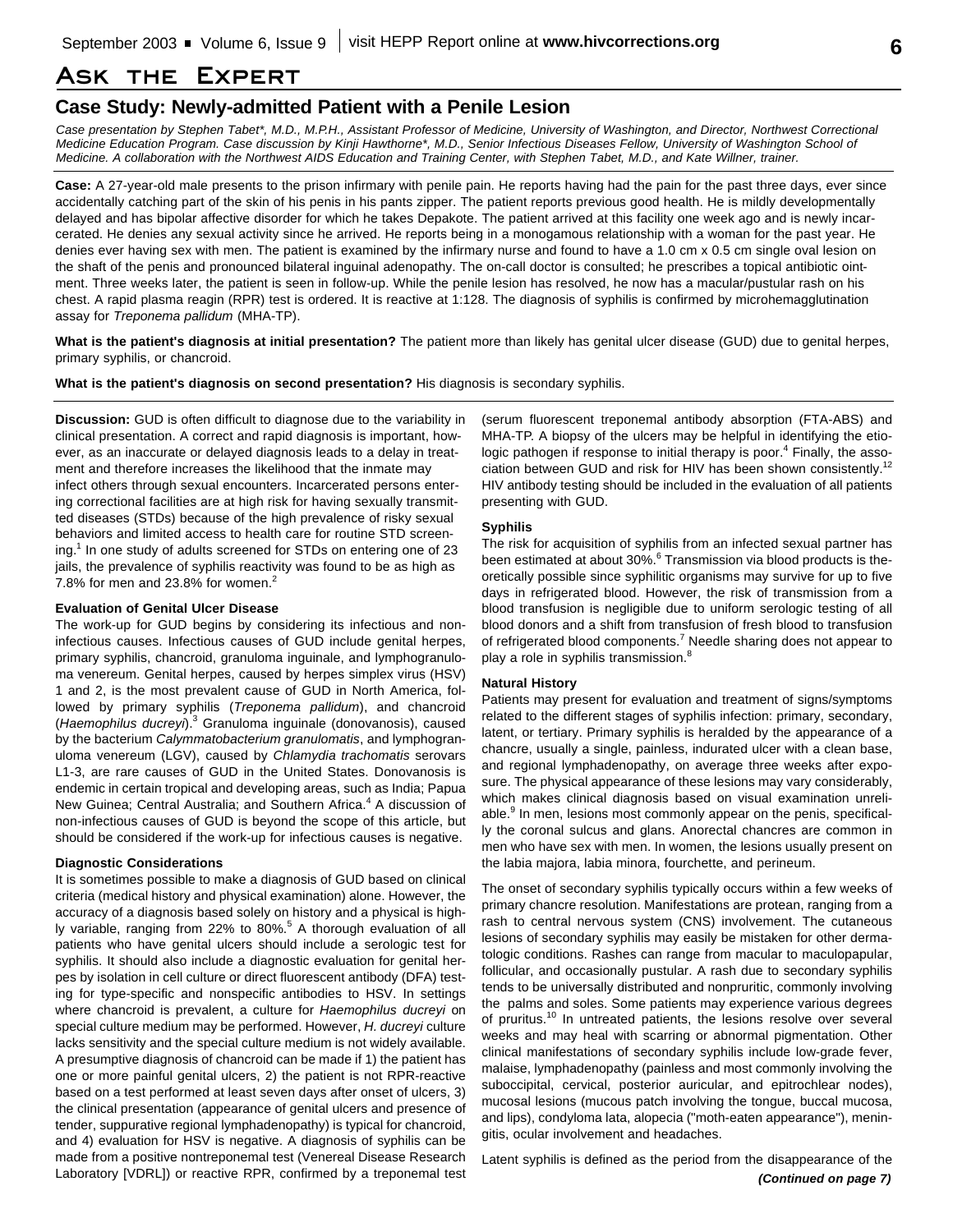## **Case Study...** *(continued from page 6)*

secondary manifestations until either a therapeutic cure occurs or tertiary manifestations develop.<sup>8</sup> Latent syphilis is arbitrarily divided into early phase (from the onset of infection to less than one year) and late phase (more than one year after infection). The length of time for latent syphilis varies from person to person.

Tertiary syphilis may involve the skin, bones, CNS, cardiovascular system, and great vessels. The five major categories of CNS syphilis include 1) asymptomatic (presence of cerebral spinal fluid [CSF] abnormalities in the absence of neurologic symptoms or signs), 2) meningeal, 3) meningovascular (diffuse encephalitic presentation with superimposed focal signs), 4) parenchymatous (rare since modern antibiotic era; may present as paresis or tabes dorsalis), and 5) gummatous (rare). In patients who are co-infected with HIV the natural history of syphilis may be altered significantly, resulting in an overlap of syphilitic stages, making delineation of stages on clinical grounds exceedingly difficult.<sup>11</sup> This is rare in non-HIV infected persons.

#### **Treatment and Follow-up**

For primary and secondary syphilis, parenteral benzathine penicillin G has been the treatment of choice for 50 years and is key for achieving clinical resolution, preventing sexual transmission and preventing late sequelae. The recommended dose is 2.4 million units intramuscularly, in a single dose. In non-pregnant patients who are penicillin-allergic and who have primary or secondary syphilis, either doxycycline 100 mg orally twice daily for 14 days or tetracycline 500 mg four times daily for 14 days are the accepted alternative regimens. Pregnant patients or patients with penicillin allergy whose adherence to therapy or followup cannot be ensured should be desensitized and treated with benzathine penicillin. Follow-up should consist of a clinical reexamination and serological testing at six months and 12 months following treatment. HIV co-infected patients should be evaluated at three-month intervals instead of six-month intervals. Nontreponemal test antibody titers (quantitative RPR or VDRL) are better correlates of disease activity than are treponemal tests.

Failure of nontreponemal test titers to decline fourfold within six months after therapy for primary or secondary syphilis, or signs/symptoms that persist or recur are indicative of probable treatment failure. Patients who fail to respond should be reevaluated for HIV infection. Other reasons for a lack of therapeutic response that should be considered include re-infection with *T. pallidum* and unrecognized CNS infection; however, re-infection usually cannot be reliably distinguished from treatment failure. To rule out possible CNS infection, CSF analysis is generally recommended. Patients who fail to respond should be re-treated with benzathine penicillin G 2.4 million units intramuscularly given weekly on three doses if CSF analysis for CNS infection is negative. In rare situations where serologic titers do not decline despite a negative CSF examination and a repeated course of therapy, no additional treatment or repeat CSF examinations are warranted.

For early latent syphilis, benzathine penicillin G 2.4 million units intramuscularly in a single dose is recommended. For late latent syphilis or latent syphilis of unknown duration, benzathine penicillin G 2.4 million units intramuscularly weekly for three weeks is recommended. For non-pregnant, penicillin-allergic patients presenting with early latent syphilis, either doxycycline (100mg orally twice daily for 14 days) or tetracycline (500mg orally four times daily for 14 days) are acceptable alternative regimens. For non-pregnant, penicillin-allergic patients presenting with late latent syphilis or latent syphilis of unknown duration, doxycycline 100mg orally twice daily or tetracycline 500mg orally four times daily, either to be given for 28 days, are acceptable alternative therapies, in conjunction with close serologic and clinical follow-up. An important caveat to the use of these alternative therapies is that the efficacy of these regimens in HIV-infected patients has not been studied and should be used with caution. Pregnant patients who are allergic to penicillin should be desensitized and treated with penicillin.

Follow-up should include serial quantitative nontreponemal serologic tests repeated at six, 12, and 24 months. Persons with HIV should be monitored more frequently (six, 12, 18, and 24 months after therapy). Patients who fail to respond (i.e., titers increase four-fold, or an initially high titer of  $= 1:32$  fails to decline at least fourfold within 12-24 months of therapy, or signs/symptoms consistent with syphilis develop) and whose CSF analysis to rule out unrecognized CNS infection is normal, should be re-treated for latent syphilis. Patients with HIV infection or patients who fail to respond should be managed in consultation with an infectious diseases specialist.

#### **Public Health Considerations**

Key public health strategies that will help prevent and control the transmission of syphilis, HIV, and other STDs in correctional settings include educating inmates about STDs and routine screening for STDs. Most public health departments require reporting of some types of STDs; make sure your correctional facility complies with the reporting rules of your local and state health departments. Partner notification with evaluation, treatment, and follow-up are also essential to limiting the transmission of syphilis and other sexually transmitted infections. The time frames for partner notification for primary, secondary, and early latent syphilis are three, six, and 12 months, respectively, before the development of symptoms in the index case. All sexual contacts of patients with late latent syphilis should be evaluated.<sup>8</sup>

#### **Conclusion**

Incarcerated persons are at high risk for STDs. Even the most astute clinician may find it challenging to correctly diagnose genital ulcer disease based on medical history and physical examination alone. Appropriate serologic and microbiologic tests should always be performed to determine whether the cause of GUD is infectious and to improve diagnostic accuracy. A thorough work-up of genital ulcer disease should always include HIV screening. Once the diagnosis has been determined it is important to begin treatment promptly and to schedule the patient for follow-up. This will prevent sexual transmission and late sequelae, and ensure an adequate response to therapy. In the event of treatment failure, HIV status should be re-evaluated.

#### *\*DISCLOSURES: Nothing to disclose.*

#### *References*

*1. Glaser JB, Griefinger RB. Correctional health care: a public health opportunity. Annals of Internal Medicine 1993; 118:139-45.*

*2. Mertz KJ, Voigt RA, Hutchins K, Levine WC. Findings from STD screening of adolescents and adults entering corrections facilities. Sexually Transmitted Diseases 2002; 29(12): 834-39.*

*3. Schmid GP. Approach to the patient with genital ulcer disease. Medical Clinics of North America 1990; 74: 1559-72.*

*4. Centers for Disease Control and Prevention. Sexually Transmitted Diseases Treatment Guidelines 2002. MMWR Recommendations and Reports 2002; 51(RR-6): 1-75.*

*5. Dangor Y, Ballard RC, Exposto FL, Fehler G, Miller SD, Koornhof HJ. Accuracy of a clinical diagnosis of genital ulcer disease. Sexually Transmitted Diseases 1990; 17:184-9.*

*6. Schroeter AL et al. Therapy for incubating syphilis: Effectiveness of gonorrhea treatment. JAMA 1971; 218: 711.*

*7. Anon. Infectious disease testing for blood transfusions. In NIH Consensus statement 13. National Institutes of Health, Bethesda, Md. 1995; 13-4.*

*8. Singh AE and Romanowski B. Syphilis: review with emphasis on clinical, epidemiologic, and some biologic features. Clinical Microbiology Reviews 1999; 12(2): 187-209.*

*9. Chapel TA. The variability of syphilitic chancres. Sexually Transmitted Diseases 1978; 5: 68-70.*

*10. Chapel TA. The signs and symptoms of secondary syphilis. Sexually Transmitted Diseases 1980; 7: 161-64.*

*11. Musher DM, Hamill RJ, Baughn RE. Effect of human immunodeficiency virus (HIV) infection on the course of syphilis and on the response to treatment. Annals of Internal Medicine 1990; 113: 872-81.*

*12. Fleming DT, Wasserheit JN. From epidemiological synergy to public health policy and practice: the contribution of other STDs to sexual transmission of HIV infection. Sex Transm Infect. 1999 Feb;75(1):3-17.*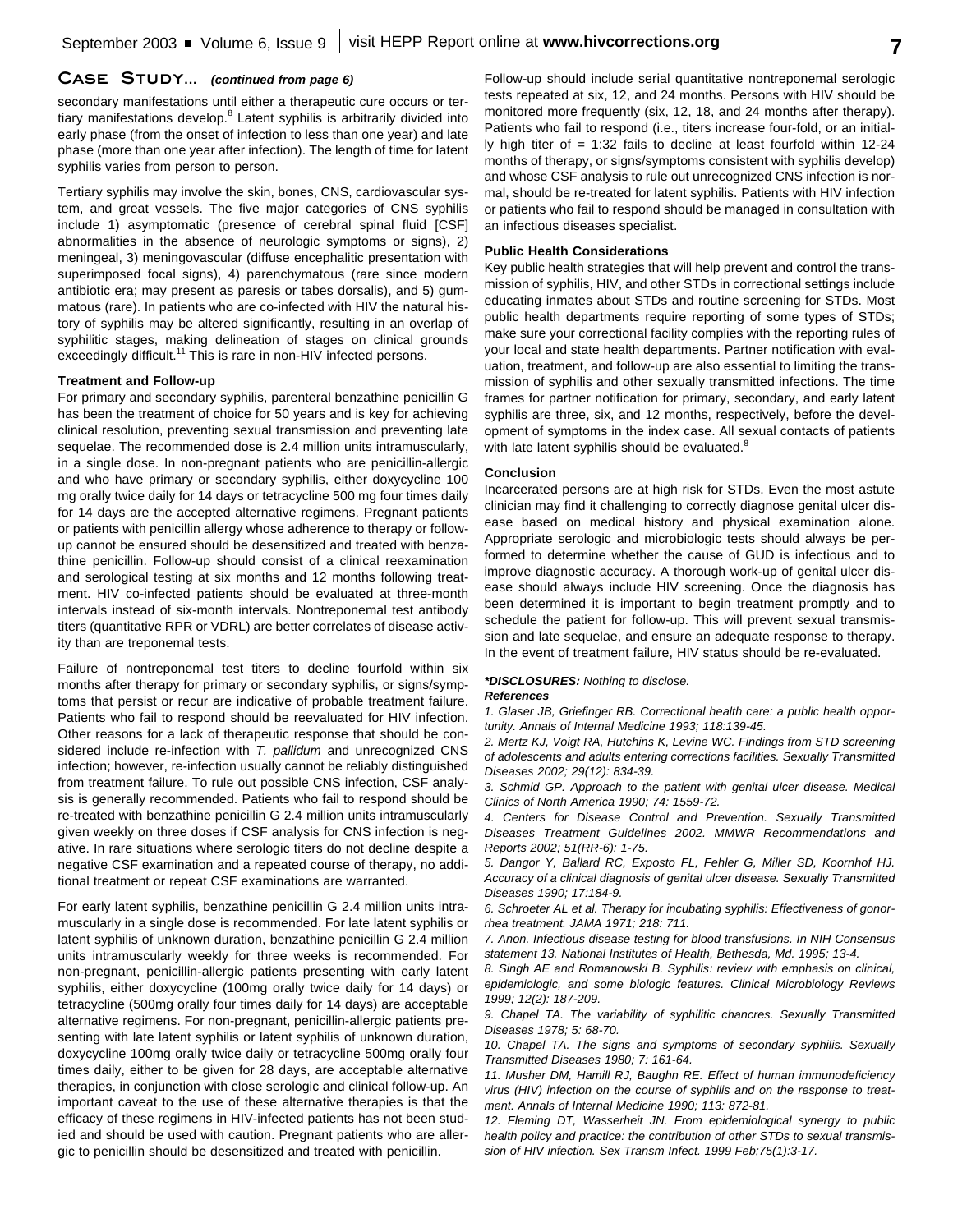# **Save the** DATES

### **The United States Conference on AIDS**

Sponsored by the National Minority AIDS Council *September 18-21, 2003 New Orleans, Louisiana* Call: 202-483-6622 Visit: www.nmac.org

#### **HIV Minifellowship for Correctional Health Care Providers**

Sponsored by the Univ. of Texas Medical Branch and HEPP Report, Brown Univ. *September 22-24, 2003 Providence, Rhode Island* Call: 409-747-8769 Email: pwelsh@utmb.edu

> **National Conference on Correctional Health Care** *October 4-8, 2003 Austin, Texas* Call: 773-880-1460 Visit: www.ncchc.org

**Society of Correctional Physicians (SCP): 10th Annual Conference** *October 5, 2003 Austin, Texas* Conference fee: \$50 member/\$100 non-member Call: 800-229-7380 Visit: www.corrdocs.org

**41st Annual Meeting of Infectious Disease Society of America (IDSA)** *October 9-12, 2003 San Diego, California* Call: 703-299-0200 Email: info@idsociety.org Visit: www.idsociety.org

#### **Management of HIV/AIDS in the Correctional Setting:**

A Live Satellite Videoconference Sexually Transmitted Diseases & the HIV Connection *October 21, 2003 12:30-3:30 p.m. EST* CME credits available Call: 518-262-4674 Email: ybarraj@mail.amc.edu Visit: www.amc.edu/patient/hiv/ hivconf/index.htm

#### **4th Annual Centerforce Summit**

*October 20-22, 2003 Millbrae, California* Clinician Pre-summit: October 18-19, 2003 Call: 415-456-9980 x124 Email: bhoughton@centerforce.org Visit: www.RDLent.com

# **Inside News**

#### **FDA Approves Gilead's Once-Daily NRTI, Emtriva**

The U.S. Food and Drug Administration (FDA) has approved Gilead Sciences' once-daily nucleoside reverse transcriptase inhibitor (NRTI), Emtriva (emtricitabine), to be used in combination with other antiretroviral medications to treat HIV. Emtriva works by blocking an enzyme necessary for HIV replication. Gilead gained approval for its other once-daily NRTI, Viread (tenofovir), and is developing a combination pill containing both drugs, which it hopes will be available in 2005. The U.S. wholesaler acquisition cost for Emtriva is \$252.83 for 30 capsules (one month of therapy). Emtriva is available in pharmacies now. *Reuters, 7/2/03*

#### **CDC: Doctors Should Not Use Two-Month Rifampin/Pyrazinamide Regimen for LTBI**

The two-month combination therapy using rifampin and pyrazinamide to treat latent TB infection (LTBI) can cause severe liver damage and death, and should not be used, according to a study from the Centers for Disease Control and Prevention (CDC). In data collected from January 2000 to June 2002, the CDC received reports of 48 patients with LTBI who experienced severe liver injury after receiving the two-drug treatment. Eleven patients died. The CDC recommends using a nine-month regimen of isoniazid as the preferred treatment. The rifampin/pyrazinamide regimen should be used only if the potential benefits outweigh the risk for severe liver injury and death associated with it. *CDC MMWR 2003;52;(31):735- 739.*

#### **DHHS Releases Revised ARV Guidelines; Hopes to Make Drug Selection Easier**

The U.S. Department of Health and Human Services (DHHS) has released an updated version of the Guidelines for the Use of Antiretroviral Agents in HIV-Infected Adults and Adolescents. The new version, which contains a list of suggested combination regimens for the initiation of anti-

# **Resources**

#### **Serving Women in the Correctional System Through Ryan White CARE Act Programs** *www.aids-alliance.org*

A resource for CARE Act grantees who serve women living with HIV/AIDS who are incarcerated and transitioning back to the community, or newly released. Includes tips to help grantees get started, offers examples of other programs across the country, and directs interested grantees to resources for more information.

### **Body Pro CME/CE**

*www.thebodypro.com/cme/* A new way to earn CME or CE credits online.

**Three-Five Day Hands-on HIV Training Opportunities for NY and NJ providers** Supported via the New York/New Jersey AIDS retroviral therapy, is expected to make the selection of appropriate treatment easier. Based on the results of clinical trials and expert opinion, the suggested regimens are classified as "preferred" or "alternative." The guidelines are available at www.aidsinfo.nih.gov, or can be ordered by calling 1-800-448-0440. *National Institutes of Health Press Release, 7/14/03*

#### **Lamivudine + Abacavir + Tenofovir Arm of Study Halted Due to Early Virologic Non-Response**

GlaxoSmithKline has notified health care providers of a high rate of early virologic non-response in clinical study ESS30009, which was studying therapy-naïve adults receiving once-daily combination therapy with lamivudine (3TC), abacavir (ABC), and tenofovir (TDF). Based on the results, the company recommends that 3TC, ABC, and TDF not be used as sole therapy for HIV; that any patients taking this combination be closely monitored and considered for modification of the therapy; and that any use of the combination with other antiretroviral agents be closely monitored for signs of treatment failure. *AEGiS news service, 7/25/03*

#### **New Guidelines Available for HIV Drug Resistance Testing**

New guidelines on the use of resistance testing have been published by the American arm of the International AIDS Society (IAS-USA). The guidelines were created by an international panel of researchers convened in 2002, and includes information on how HIV develops resistance to different HIV drugs; highlights the importance of key mutations; discusses the different types of resistance tests available; and makes recommendations for their use in pregnancy and other situations. The guidelines were initially published in the July 1, 2003 issue of Clinical Infectious Diseases, and are also available for download on the IAS-USA website, www.iasusa.org. *AEGiS news service, 7/21/03*

Education & Training Center

*\*\*Limited to New York State (NYS) & New Jersey clinical providers only\*\** NY Training Locations: Albany, New York City, Syracuse, Rochester and

Buffalo. To obtain application information call (518) 262-6864 or email: corlewc@mail.amc.edu

#### **Hepatitis C Informational Brochure** *www.harmreduction.org*

The 32-page informational brochure is geared toward drug users, and provides information about HCV infection risks, prevention, screening, and diagnosis. Copies are available as a free PDF file or for 35 cents per printed pamphlet. Call (212) 213-6376 x10 for more information.